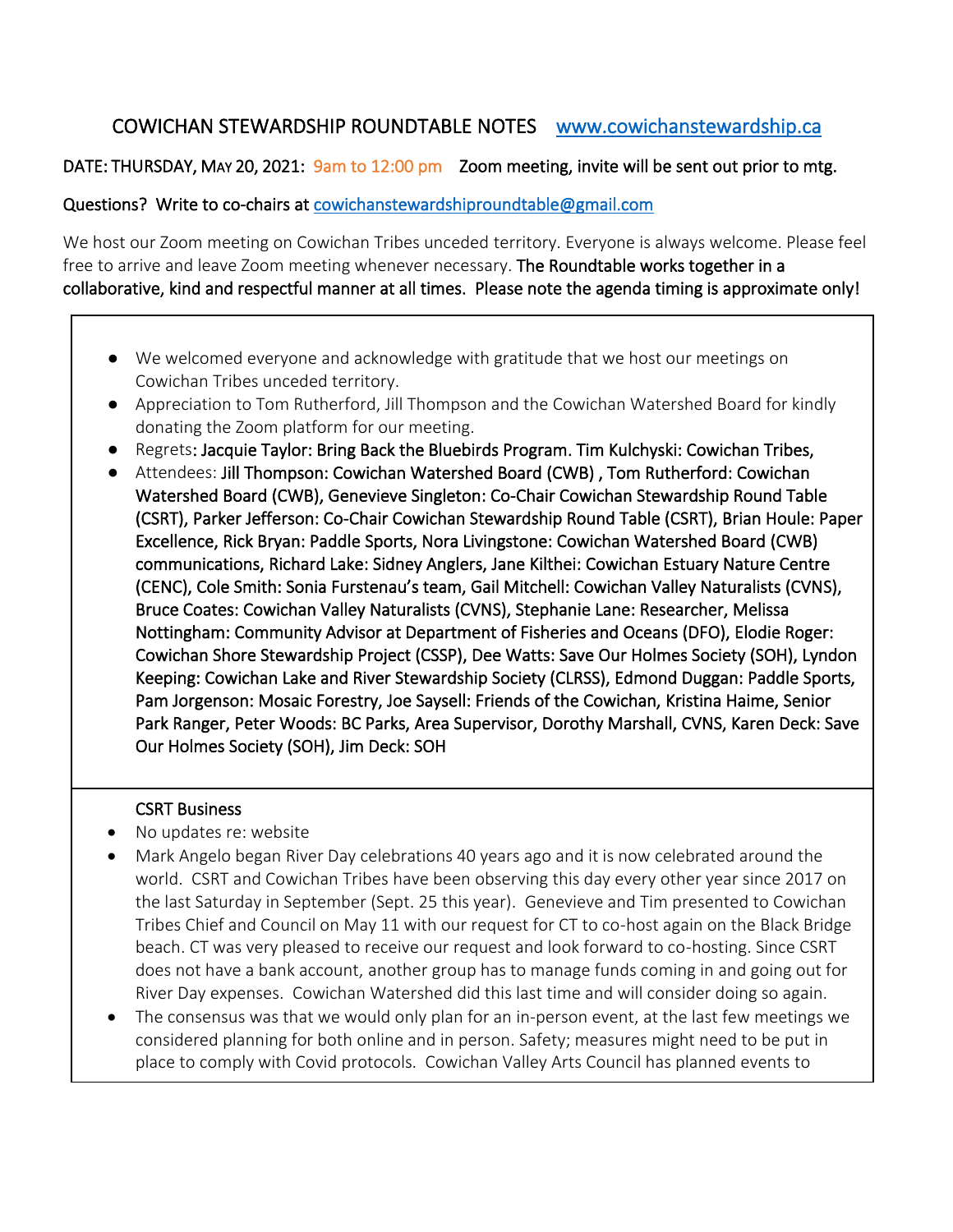coincide with River Day celebrations. Elodie Roger has ideas for arts projects. Many Knowledge keepers and elders are already booked including John George, our Speaker/MC for the day.

- Upcoming events: Kevin Pellett speaking on Chinook and Coho at June meeting. July meeting will be held at Stoltz Pool on July 15. Activity suggestions welcomed. September meeting speaker has not been decided. In October BCCF will speak about the Salish Sea.
- Edmond Duggan spoke about the energy savings that come with turning off screens during Zoom meeting and changing how we send emails. discussion followed.
- Heather Pritchard is not able to speak today due to illness.
- TOR carried over

## Round the Table

- Brian Houle reported Cowichan Lake is ¾ full, snowpack is at 80%, he's not expecting substantial rain until September. Lake levels are determined by climate, climate change and snow packs.
- Rick Bryan reported the fund raising done will cover costs of requesting the exploration of a paddle sport opportunity near the weir, including hiring an engineer.
- Nora Livingstone: The communications team at CWB has developed some ideas to educate and engage people about the twin watershed program; e.g., Chinook mascot, tic toc videos, roving reporters about Chinook, technicians in the field.
- Richard Lake spoke about the Sidney Anglers support of Joe Saysell's mission to close the upper river to protect spawning fish and redds. He said they would be willing to endorse Joe's letter or write one as directed.
- Jane Kilthei described planned Low Tide Day (Saturday May 29) activities. Summer Science Nature Camps are going ahead; fish and ocean science based. She is grateful to Genevieve for training. The Drip Irrigation workshop in the Koksilah watershed will be on Jill's property. Contact Jane for more information about: Climate Hub, a group of groups concerned about climate change.
- Cole Smith outlined some of the issues that Sonia Furstenau is focusing on: Anchorages in Coast Salish Sea- working with partners to see how best to advocate. Hazardous Materials Dumping- lack of oversight on demolition sites (asbestos, vinyl tiles, burying wastes in residential lands. Ministry of Environment is committed to meeting with citizens to find ways to close gaps.

Budget estimates-opportunities to speak to each minister on issues.

FLNRORD-sanctuary sections and funding for protecting Old Growth, Conservation Lands, Fish Farm at Shawnigan Lake, Second Growth Logging and Private Managed Forest Lands Act reform

• Tom Rutherford explained progress on weir: Engineering, planning and design is moving ahead. There is redundancy for fish passage is built in; all life history phases of all fish will be able to flow back and forth all year.

Cold water input will cost \$20 million. Thermal modelling will cost around \$20-30 thousand to see if the down stream effects are noticeable or negligible and assess the shoreline impacts upstream. It will be done early next spring.

All information about lake shore levels will be available to every lake shore owner to see.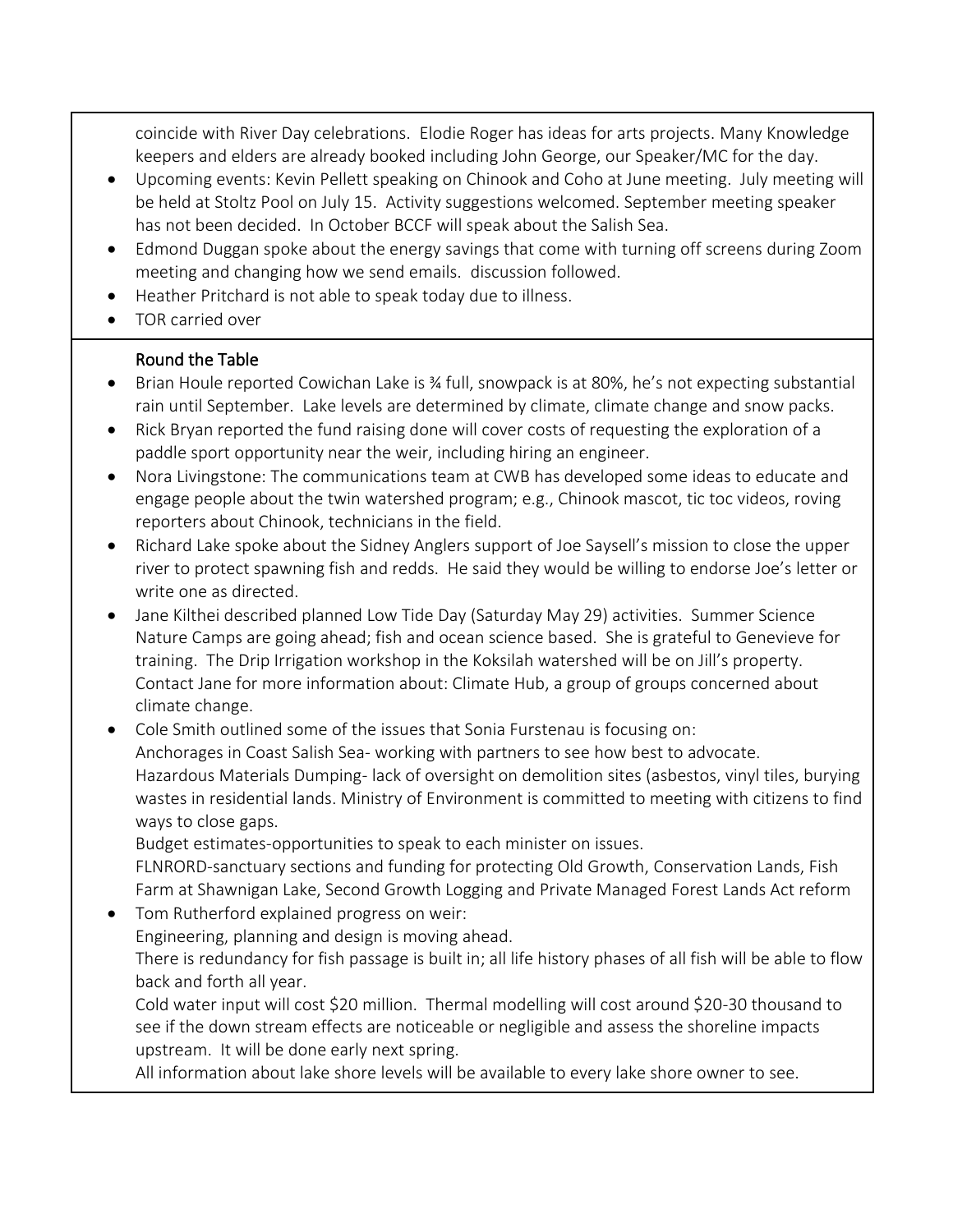A "Made in Cowichan" solution to who will have the conservation license for weir is being facilitated by Cowichan Tribes.

Chemainus, Koksilah Rivers studies: A detailed look at the two river systems will be undertaken with Halalt people and Cowichan Tribes, measuring how flows affect fish habitat. Elders will be interviewed for a historic perspective. A riparian inventory will be taken in both rivers. Outreach programs are planned. The Koksilah/Chemainus water management project is a first in BC, with partners close to consensus on way forward. A partnership with Quw'utsun Forest Service technicians is ongoing to create watershed experts.

- Stephanie Lane told us about her research project. How do plants travel through the watershed to the estuary? She is studying shoreline resistance, habitat protection. The estuary is the last stop in the watershed. She wants to develop an understanding of how seeds disperse in autumn, but grow in spring. She wants to study the loss of diversity and decline in habitat. She wants to study how the seed bank changes over the winter and how grazing impacts a site's ability to trap and retain seeds.
- Gail Mitchell will be stepping back from her role at CVNS at their AGM at Eves Park. CVNS's programs are finished until September. Cutting of broom is being done in the estuary. She mentioned the gardens that the Cowichan Green Committee is taking care of. Barry Hetschko is updating the bird list.
- Bruce Coates talked about CVNS's pollinator gardens project.
- Melissa Nottingham reported that the hatchery is releasing Chinook at Stoltz. Salmon in the classroom program went ahead. The Stewardship SEPS workshop is online May 29, 30 and is also on the Streamkeepers website.
- Elodie Roger has become the new coordinator of the Cowichan Shoreline Stewardship Project. Dave Polster and Genevieve Singleton will provide expertise along with Alex Werk, who has worked with the project for some years. The Project was not able to happen last year due to Covid. Craig Wightman and Cheri Ayers worked hard to get it back in place this year. .
- Parker Jefferson updated the group on the egregious riparian violation on Sa-Seen-Os Crescent. Though bylaw enforcement is rare, he hopes it may be different this time.
- Lyndon Keeping said that CLRSS is working with Elodie Roger the rest of CSSP staff.. CLRSS is engaged with the Decibel Coalition. There is no legislation about noise levels on the lake, therefore no enforcement. Tube Shack has offered to collaborate on River clean up. CLRSS AGM is on May 30.
- Edmond Duggan informed us that people are discovering paddling in Covid times. People are unaware of ecological values, though. The Nanaimo River has few access points to the river.
- Pam Jorgenson talked about illegal dumping and cleanup; she gets emails about garbage near logging roads 5 times a week. Mosaic and Trail Blazers have an agreement for hiking and biking. Kick off to happen in September. Don Hare will be retiring from the invasive species group and they are seeking a new executive director.
- Karen Deck notified the group that Save Our Holmes' AGM is upcoming. SOH will be talking about ways to respond to Mosaic's announcement of logging above Youbou/Meade Creek.